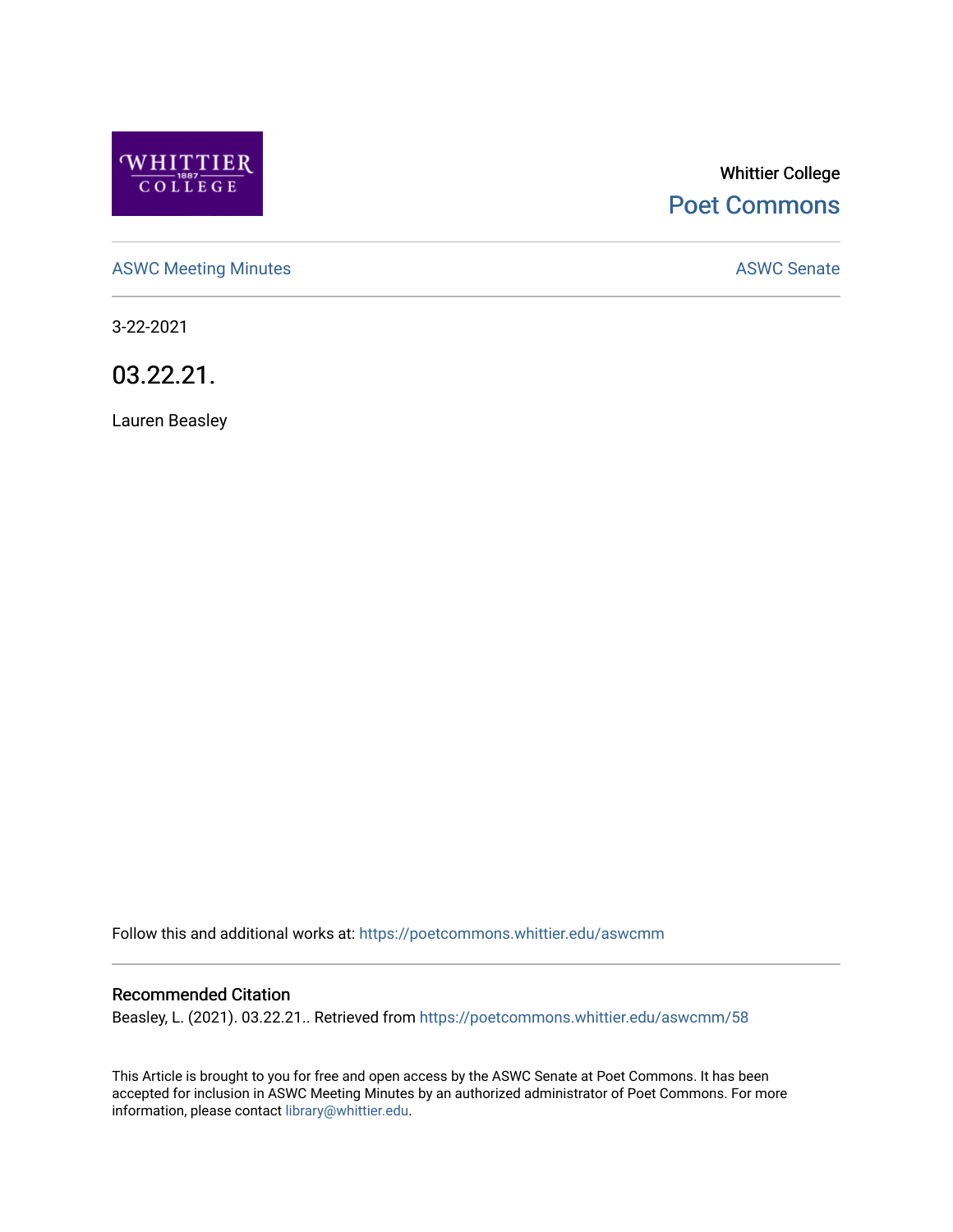



### **Meeting Minutes for 3/22/21**

**I. Meeting is called to order at:** The meeting of 3.22 is a closed meeting for senators only reviewing our governing documents. The following minutes are the constituent and committee reports for the week of 3.22.21

### **II. Constituent Reports**

### **A. Academic Affairs Chair:** *Sen. D. Torres*

- 1. Met with Gil to discuss potential programming and foundation for this position.
- 2. Will be meeting with Christine Hernandez to discuss this position further
- 3. My goal is to leave the next senator in this position with something sustainable that they can go based off of.

### **B. First-Year Class Council:** *Sen. Waldorf*

- 1. First-year students have been getting multiple emails a day from the theater department without any clear way to unsubscribe. Those I've spoken to are very annoyed and would like something done about preventing being frequently mass emailed without consenting to being added to a mailing list. I would like to add this topic to the agenda to get Senate's thoughts on this issue.
- 2. FCC would like to organize an art contest to increase school spirit. I would also like to speak about this to Senate.

#### **C. Commuter Representative:** *Sen. Lopez*

1. This week I talked to my constituents about on campus resources many commuters are upset they cannot go on campus to use resources like library. I'm debating weather I want to ask a question about that on my survey for commuters.

# **D. Residential Hall Representative:** *Sen. Magana*

- 1. This week is nothing new. Treasurer Estrada has reached out to me regarding the care packages and I will work on it this week. I reached out to residents on campus. Nothing new. That's about it thank you.
- **E. Non-Traditional Student Representative:** *Sen. J. Torres*

1.

# **F. Student Body Representative:** *Sen. Armstrong*

- 1. Contact Information
	- a) Instagram account: @lyss.13
	- b) Google Voice: (657) 229-0096
	- c) Email: [aarmstro@poets.whittier.edu](mailto:aarmstro@poets.whittier.edu)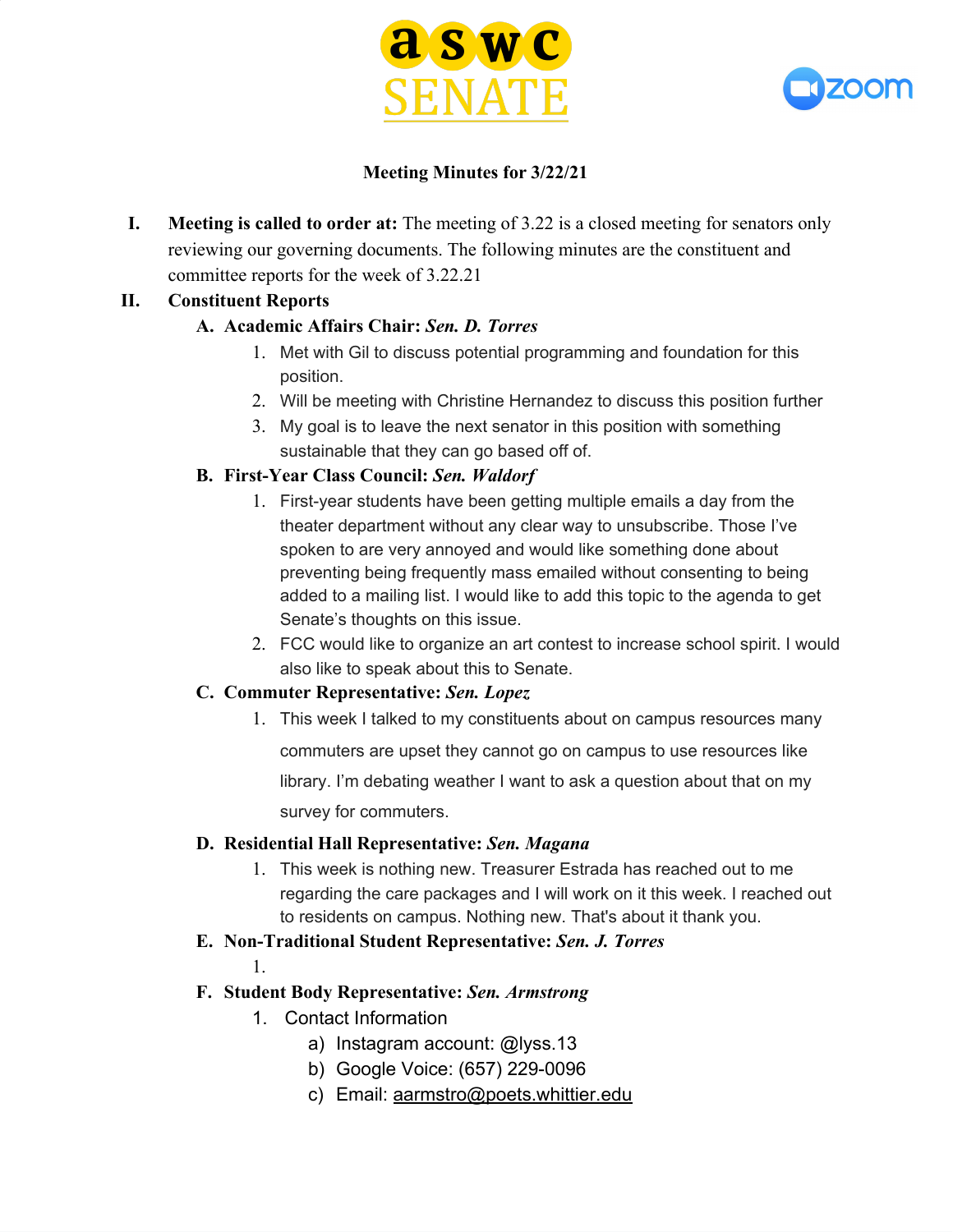



- 2. Updates:
	- a) If anyone needs someone to talk to during this time, I am available on Instagram and google voice/text (:
	- b) Working on a student reference document in collaboration with FCC President Waldorf to send out sometime next week (week of mar. 22)
	- c) I am a Student Representative on the Covid-19 Task Force, if anyone has any questions/comments/concerns for the table we have a [google form](https://forms.gle/wrqCAvCCSyX9RSt97) you can fill out
	- d) I am working on building a calendly link for office hours w/ constituents (:
- **G. Student Body Representative:**
	- 1. **N/A**

# **H. Student Body Representative:** *Sen. Beyene-Martin*

- 1. Updates on Student Feedback:
	- a. Alyssa created a feedback form on behalf of the Student Feedback Committee, we have not received feedback from other students yet
	- b. We are planning the State of the Senate event for April
	- c. We currently have most logistics planned out, we now just need to set up the Zoom information, create a promotion flyer, and begin to promote the event
	- d. We are looking into incentives, to draw in more students to attend the event
	- e. I attended the Diversity Council and Inter-Club Council meetings the week of March 15-19, and most clubs are saying that they need help promoting events. We have connected them to resources like Program Board and WC the Rock to help promote, as well as utilizing individual accounts.

# **I. Inter-Club Council Representative:** *Sen. Iseri*

- 1. The ICC met on Wednesday (3/17) for our bi-weekly meeting. Our next meeting will be on March 31st at 4:30 pm.
- 2. Below are some of the highlights of the meeting:
	- a. Elections, and the timeline for elections.
	- b. Club & Org Fair at the Admitted Students Reception (presented by Nailah)
	- c. Student Life Curriculum Student Feedback Presentation (presented by Deanna and Francisco)
	- d. Thriving Authentically: Womxn of Color, Career, & Culture
	- e. Intersectional Poetry Slam: Resilience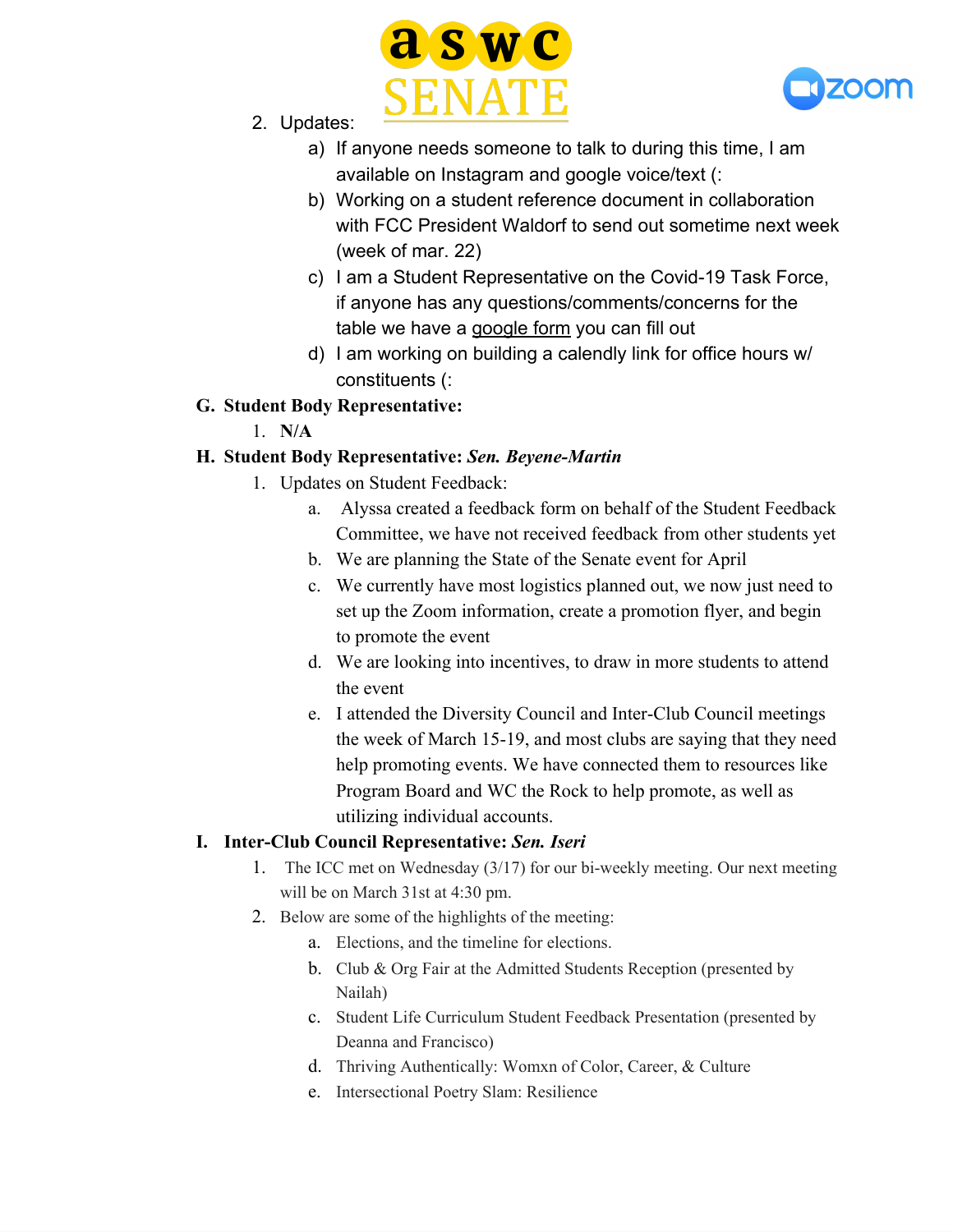



- f. Student Life Award
- g. Other Announcements

# **J. Diversity Council Representative:** *Sen. Yamawaki*

- 1. Hi! I also want to add an announcement for Sites of Solidarity student feedback and ASL+Deaf Culture club to the agenda.
- 2. Diversity Council met last week and discussed the admitted students activities fair, Sites of Solidarity Planning, and Student Life Curriculum Feedback.
- 3. I will be available to talk and check in on Friday, 3/16 from 12:30-3. We can talk about how you are feeling about school/classes, the rise in violence against asian americans, etc
- 4. DC Rep Caitlyn Yamawaki Office Hours
	- a) Time: Mar 26, 2021 12:30 PM Pacific Time (US and Canada)
	- b) [https://whittier-edu.zoom.us/j/96269496085?pwd=S3RvTFkvUFF](https://whittier-edu.zoom.us/j/96269496085?pwd=S3RvTFkvUFF0U0FFMjllZldCRlRWdz09) [0U0FFMjllZldCRlRWdz09](https://whittier-edu.zoom.us/j/96269496085?pwd=S3RvTFkvUFF0U0FFMjllZldCRlRWdz09)
	- c) Meeting ID: 962 6949 6085
	- d) Passcode: DC
- 5. DC wants to get some more perspectives and opinions for the Sites of Solidarity event, if you can, please fill out this form.
	- a) [https://docs.google.com/forms/d/e/1FAIpQLSdUurq\\_7vwQp9ML](https://docs.google.com/forms/d/e/1FAIpQLSdUurq_7vwQp9MLDCYx4ItyLvfFFs0QmewdWkqteE6xTTjhvg/viewform?usp=sf_link) [DCYx4ItyLvfFFs0QmewdWkqteE6xTTjhvg/viewform?usp=sf\\_lin](https://docs.google.com/forms/d/e/1FAIpQLSdUurq_7vwQp9MLDCYx4ItyLvfFFs0QmewdWkqteE6xTTjhvg/viewform?usp=sf_link) [k](https://docs.google.com/forms/d/e/1FAIpQLSdUurq_7vwQp9MLDCYx4ItyLvfFFs0QmewdWkqteE6xTTjhvg/viewform?usp=sf_link)
- 6. ASLDC is starting up and wants to help promote their club and social media (@wc\_asldc). Please contact Sophie Frizzell if you would like more information (sfrizzel@poets.whittier.edu).
- 7. MECha meetings will be held Wednesdays  $\omega$  4pm
- 8. ASA is meeting on Fridays at 3:30

# **K. Social Justice Coalition Representative:** *Sen. Perez*

1. **N/A**

# **L. Media Council Representative:** *Sen. Garrison*

1. **N/A**

# **M. Poet Student Athlete Leadership Academy Male Representative:** *Sen. Coco*

1. Right now, our primary focus is prepping for D3 week with events and information to help celebrate our Poet athletes. We understand that many students are burnt out of zoom, so we are trying to avoid doing zoom-based activities.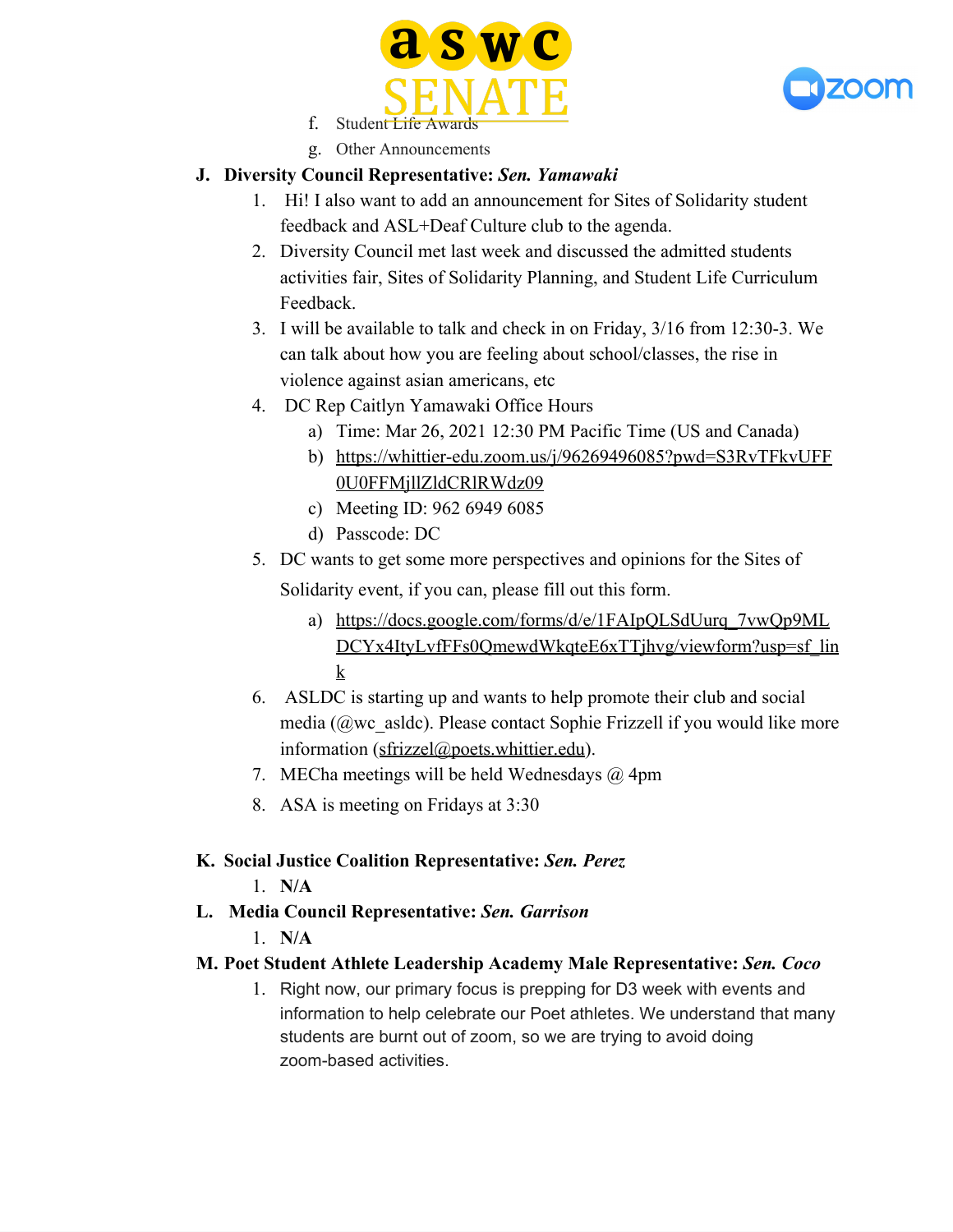



- 2. We are slowly building the athletic alumni network for each team. This responsibility falls more on the individual coaches/Alumni to help create for their individual sport.
- **N. Poet Student Athlete Leadership Academy Female Representative:** *Sen. Angileri*
	- 1. We will be meeting Monday for PSALA executive board and then Wednesday at 8:00 pm for a PSALA meeting with all members. We will be discussing D3 week.

# **O. Inter-Society Council Female & Male Representative:** *Sen. Saldana and Sen. Schoech*

- 1. Sending update email to constituents
	- a) Sharing meeting notes
	- b) Setting up calendly links for Co-Chairs
- 2. Followup Roundtable to be scheduled
- 3. Planning out logo competition

# **III. Committee Reports**

# **A. Administrative –***Vice President Brost*

- 1. Admin Committee continues to work on archiving for the Poet Commons as we speak.
- 2. On Monday, March 22, we are having an outside member (not apart of the college) come in and give us advice on how to change the governing documents. This meeting will be a closed meeting. His changes will help make the Senate's meetings run smoother and the governing documents easier to read.

# **B. Budget-** *Treasurer Estrada*

1. I just want to remind everyone that the Budget Committee will meet on Wednesdays from 12:30 pm - 1:30 pm on zoom. Everyone that is signed up will be reminded through slack and text.

# **C. Campus Relations-** *Director Royster*

- 1. Currently finishing up the template for the transitory reports to be given next Monday.
- 2. Created a schedule for posting, if you are being chosen for that specific week, I will be contacting you soon.
- 3. Campus Relations meets Tuesdays 12:30-1:30. That might have to change for the next module I am unsure of.

# **D. Elections-** *Secretary Beasley*

1. We are finalizing our edits of the Elections Code for review over the end of this week to work towards a passage of the new Elections Code with a Fast Track passage on the 29th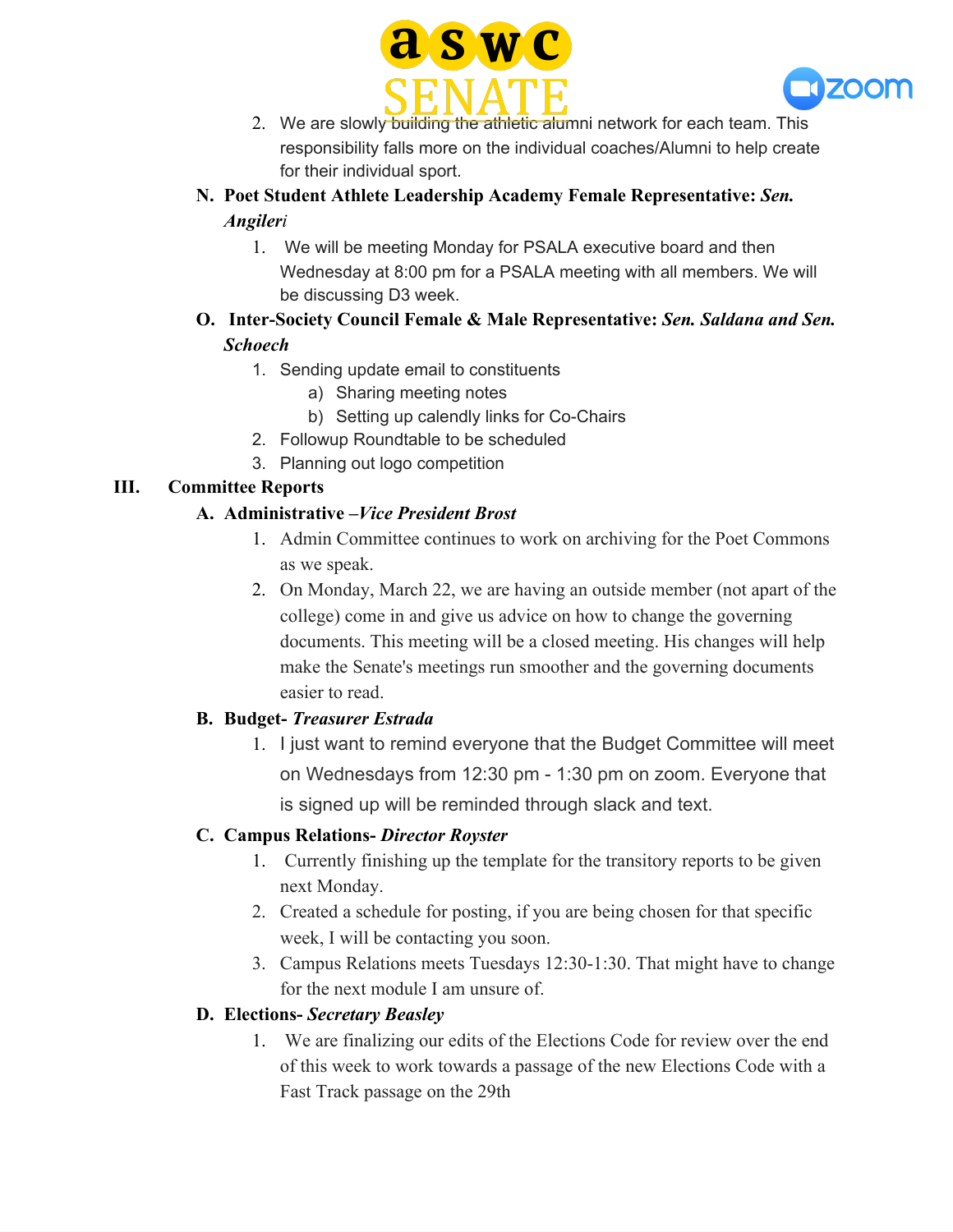



- 2. We will be publishing the elections timeline tomorrow and candidate filing opens on Wednesday as the start of elections is upon us
- 3. Due to resignation we will be reopening Student Body Representative applications to put in a new Representative for the duration of Module 3. Applications will be open at 7pm PST tonight and will remain open until noon on Friday the 26th and an appointment will be made on the 29th so the Senator will be installed for Module 3.

### **E. Program Board –** *Director Robinson*

1. Program Board is working on our March Care Package

### **F. Advocacy-** *President Eccles*

1. Advocacy committee will be meeting asynchronously on Thursday's for the rest of this module and possibly module 3 as well. This will mean that I will be creating and sharing with the members of the committee a running minutes document and a video every week that includes the topic we will be discussing. Member's will respond on the running notes throughout Thursday's and Friday's with follow up done the start of the following week. I will also have office hours with sign ups on calendly on Tuesday's and Thursday's from 4:30pm - 5:30pm (PST) for 15 minute intervals. If you want to meet and talk to me about advocacy related topics, I can share the document or work with you accordingly. I am also available at these times for regular office hours. If you want multiple slots please just let me know.

#### **G. Student Feedback Committee-** *Sen. Armstrong and Sen. Benn*

- 1. Updates:
	- a. Weekly Emails
		- i. Wed. Afternoon Thurs. Morning: Meeting Agendas
		- ii. Friday Evening: Meeting Breakdowns
- 2. Posting Ideas:
	- a. Instagram: @aswc\_sfc
		- i. "Senate Meeting In A Minute" ?? \*\*
			- 1. Senate meeting simple summary
			- 2. reel/story highlight
		- ii. Reach out to orgs/clubs to promote e/o content
	- b. Livestreams!
		- i. Giveaway after reaching a specific (100) follower count
			- 1. UPDATE: WE'RE AT 50 FOLLOWERS!! YAY
			- 2. Poets email verification
		- ii. Topics to get feedback on:
			- 1. For the school:
				- a. What are student's expectations when we come back to campus?